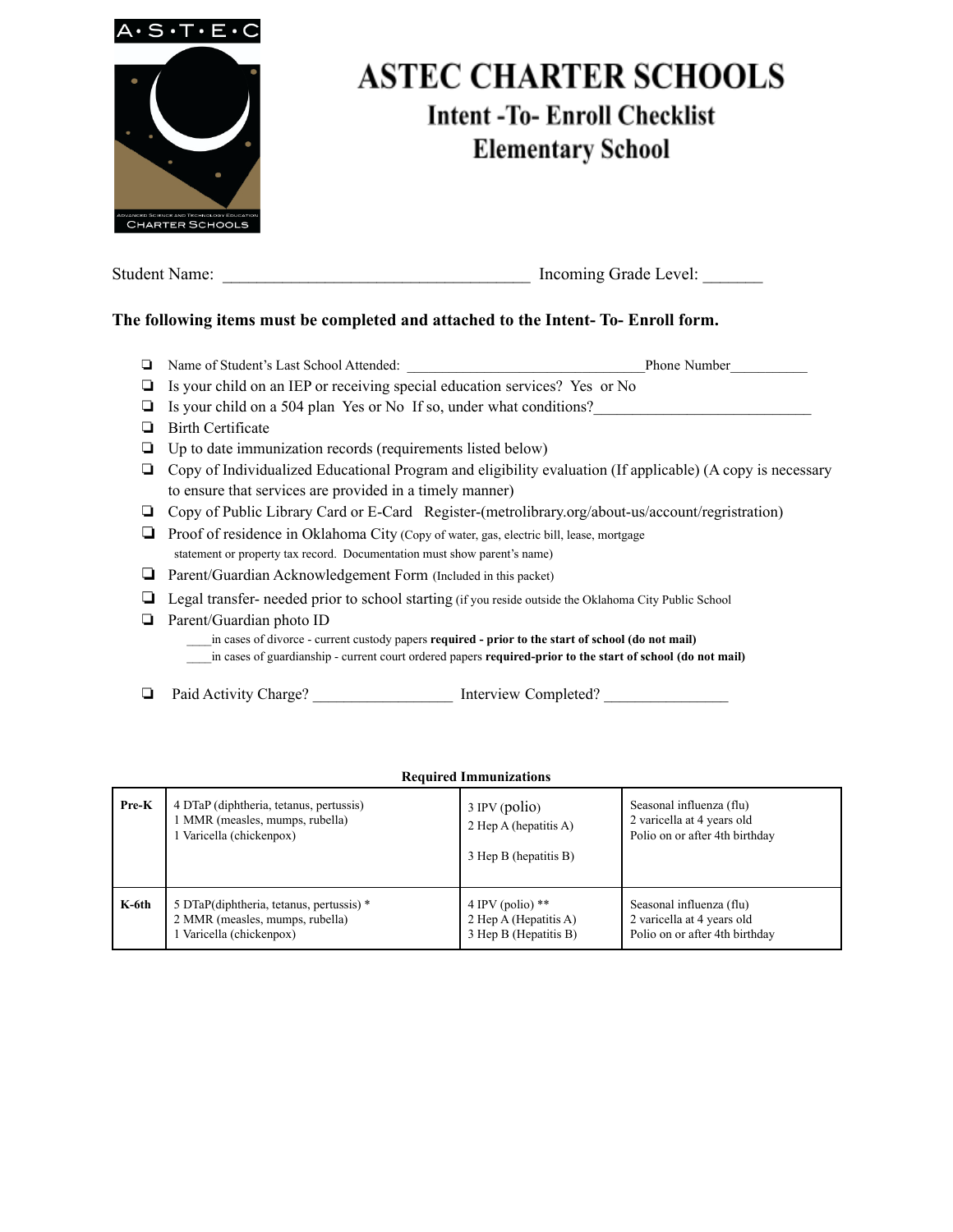

# **ASTEC CHARTER SCHOOLS Intent-To-Enroll Elementary School**

The Mission of the Advanced Science and Technology Education Charter (ASTEC) Schools is to be the leader in empowering and inspiring learners in reaching their highest potential.

### **Who We Ar**e

We are college preparatory, fully accredited, public school of choice. We focus on math, science, and technology within a liberal arts curriculum. Our philosophies are based on Four C's; Content, Character, Community, and Competency.

### **What We Believe**

- 1. Future generations of young people will be the stewards of our community, nation and world in increasingly complex and critical times
- 2. The present and future well being of our society requires an educated, involved, and caring citizenry with good moral character.
- 3. The character and conduct of our youth reflect the character and conduct of society; therefore, we have all the responsibility to teach, model and promote the development of strong character and moral decision-making.
- 4. Quality performance must be expected of all students, employees, and community.
- 5. Technology is a basic element of education.
- 6. An educational environment must exist which supports respect for oneself and others.
- 7. Understanding and valuing human diversity enriches individuals and society.
- 8. Constant change creates the need for lifelong learning.
- 9. High achievement will evolve from high expectations.
- 10. School should focus on learning and not clothing or status; therefore, we require uniforms.

## **Our Vision**

To create state-of-the-art schools where learners understand, regardless of background or ability, when reaching for their highest potential they can experience peace, prosperity and personal accountability.

## **Our Curriculum**

Hands On\*Project-based\*Experiential\*Core Knowledge\*Relevant\*Liberal Arts\*Integrated Across the Curriculum\*Teaming\*Authentic Assessment\*Student Centered\*Four C's: Content, Character, Competency and Community\*Technology Used Daily Within Classes\*Math, Science, and Technology Focus

> ASTEC Charter Elementary School 2600 General Pershing Blvd. Oklahoma City, Oklahoma 73107 [www.astec-K12.com](http://www.astec-k12.com) Phone: 405-947-6272 \*Fax 405-947-0035 Email: [boconnor@astec-k12.com](mailto:boconnor@astec-k12.com) \*405-947-6273 Si necesitan una aplicacion en Espanol, por favor de llamar a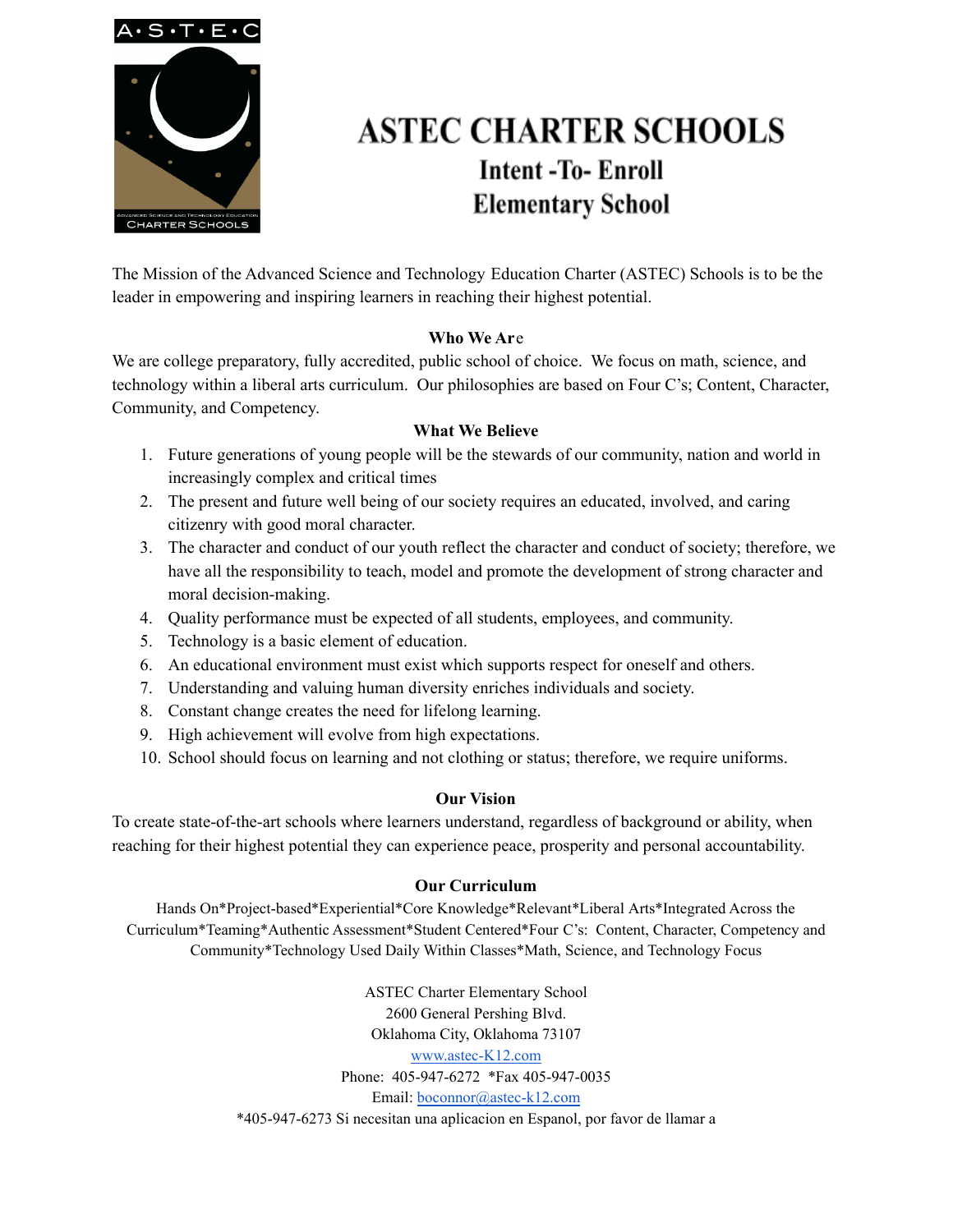

## **ASTEC CHARTER SCHOOLS Intent-To-Enroll School Year 2021-2022**

ASTEC Charter Schools (ACS) does not discriminate on the basis of race, color, national origin, creed, sex, *ethnicity, mental or physical disability, age, ancestry, athletic performance, special need, and proficiency of the English language or academic achievement. Intent-To-Enroll packets are accepted year-round with open enrollment as space is available. The Headmaster has final approval of scholar admittance.*

This Intent-To-Enroll Form is good for one year, provided the student maintains high academics, attendance and discipline standards. In the event that a student cannot maintain their standards, the transfer will be cancelled. (Please Print Clearly)

### **STUDENT**

|                                                                                                                                                                           |                                                                                                                                                                                                                                      |                       |                              | M                      | $\boldsymbol{F}$                |
|---------------------------------------------------------------------------------------------------------------------------------------------------------------------------|--------------------------------------------------------------------------------------------------------------------------------------------------------------------------------------------------------------------------------------|-----------------------|------------------------------|------------------------|---------------------------------|
| Last Name                                                                                                                                                                 | First                                                                                                                                                                                                                                | Middle                | <b>Birthdate</b>             |                        | Gender                          |
| <b>Street</b>                                                                                                                                                             |                                                                                                                                                                                                                                      |                       | City                         |                        | Zip                             |
| Home Telephone                                                                                                                                                            |                                                                                                                                                                                                                                      | Primary Language      |                              | Ethnic Background/Race |                                 |
| PARENTS/GUARDIANS                                                                                                                                                         |                                                                                                                                                                                                                                      |                       |                              |                        |                                 |
| Father's Name                                                                                                                                                             |                                                                                                                                                                                                                                      |                       | Lives with Student? Yes_ No_ |                        |                                 |
| <b>Street</b>                                                                                                                                                             |                                                                                                                                                                                                                                      | City                  |                              |                        | Zip                             |
| Cell Phone Number                                                                                                                                                         |                                                                                                                                                                                                                                      | Work Telephone Number | Email Address                |                        |                                 |
| Occupation<br>Highest Level of Education __Elementary __Secondary __Some Higher Ed. __Completed College<br>For Communication Purposes: Speaks and Understands English Yes |                                                                                                                                                                                                                                      |                       | N <sub>0</sub>               |                        |                                 |
| Mother's Name                                                                                                                                                             |                                                                                                                                                                                                                                      |                       |                              |                        | Lives with Student? Yes __ No__ |
| <b>Street</b>                                                                                                                                                             |                                                                                                                                                                                                                                      | City                  |                              |                        | Zip                             |
| Cell Phone Number                                                                                                                                                         |                                                                                                                                                                                                                                      | Work Telephone Number | <b>Email Address</b>         |                        |                                 |
| Occupation<br>Highest Level of Education Elementary Secondary Some Higher Ed. Completed College                                                                           |                                                                                                                                                                                                                                      |                       |                              |                        |                                 |
| For Communication Purposes: Speaks and Understands English Yes No<br>Guardian's Name                                                                                      | <u>and the state of the state of the state of the state of the state of the state of the state of the state of the state of the state of the state of the state of the state of the state of the state of the state of the state</u> |                       | Lives with Student? Yes No   |                        |                                 |
| <b>Street</b>                                                                                                                                                             |                                                                                                                                                                                                                                      | City                  |                              |                        | Zip                             |
| Cell Phone Number                                                                                                                                                         |                                                                                                                                                                                                                                      | Work Telephone Number | Email Address                |                        |                                 |
| Occupation                                                                                                                                                                |                                                                                                                                                                                                                                      |                       | Relationship to Student      |                        |                                 |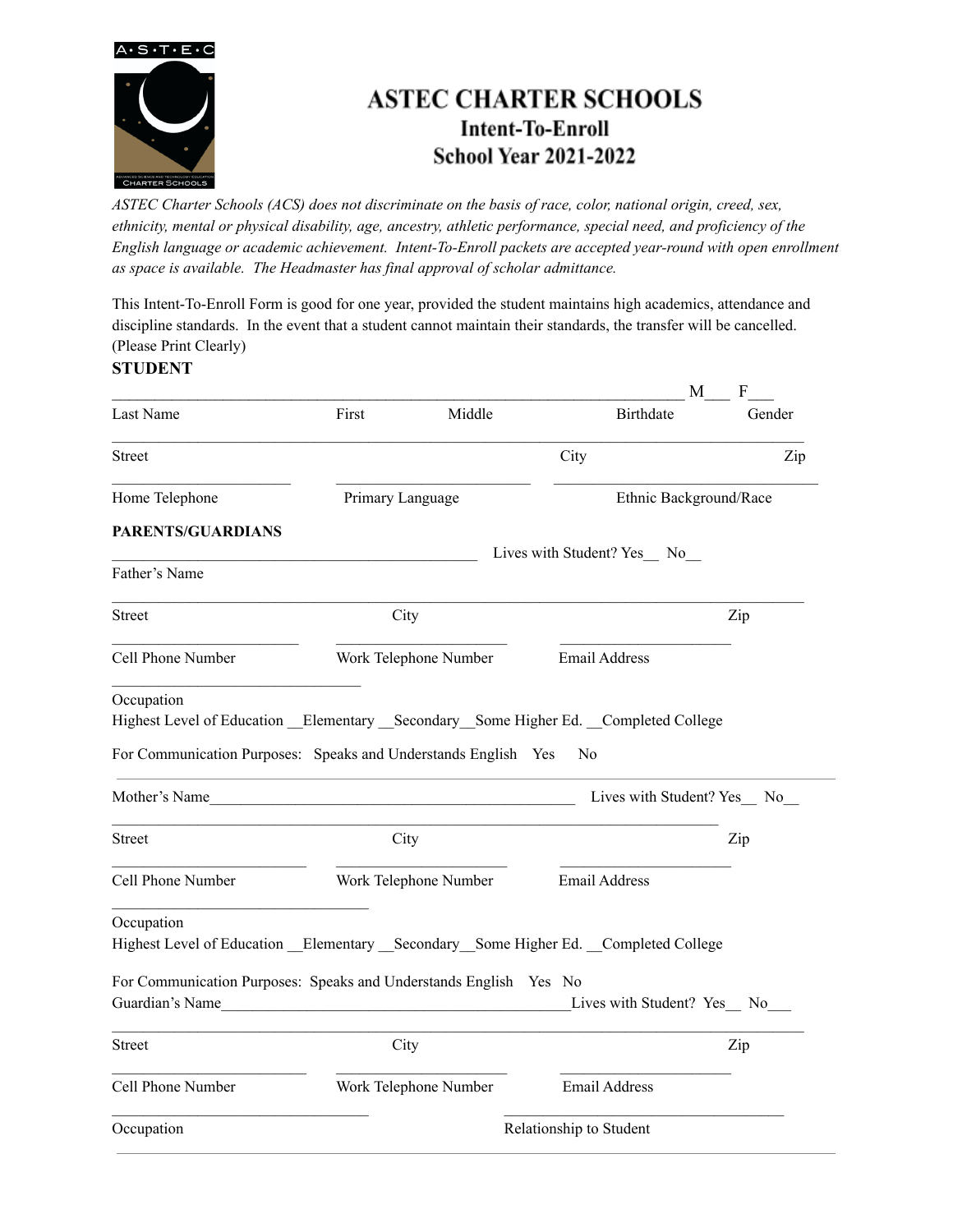| <b>BROTHERS/SISTERS</b>                                                           | Current Grade $(2020-2021)$                                                                                          |  |  | Enrolled in ASTEC? Applying to ASTEC |        |  |
|-----------------------------------------------------------------------------------|----------------------------------------------------------------------------------------------------------------------|--|--|--------------------------------------|--------|--|
|                                                                                   | <u> 1989 - Johann John Stone, markin film yn y brening yn y brening y brening yn y brening y brening yn y brenin</u> |  |  | Yes No                               | Yes No |  |
|                                                                                   |                                                                                                                      |  |  | Yes No                               | Yes No |  |
|                                                                                   |                                                                                                                      |  |  | Yes No                               | Yes No |  |
|                                                                                   | <u> 1999 - 1999 - 1999 - 1999 - 1999 - 1999 - 1999 - 1999 - 1999 - 1999 - 1999 - 1999 - 1999 - 1999 - 1999 - 19</u>  |  |  | Yes No                               | Yes No |  |
| <b>SCHOOL HISTORY</b>                                                             |                                                                                                                      |  |  |                                      |        |  |
|                                                                                   |                                                                                                                      |  |  |                                      |        |  |
| # of years attended                                                               |                                                                                                                      |  |  |                                      |        |  |
|                                                                                   |                                                                                                                      |  |  |                                      |        |  |
| Student on an IEP?                                                                | ,我们也不能在这里的人,我们也不能在这里的人,我们也不能在这里的人,我们也不能在这里的人,我们也不能在这里的人,我们也不能在这里的人,我们也不能在这里的人,我们也                                    |  |  |                                      |        |  |
| Student on a 504?                                                                 |                                                                                                                      |  |  |                                      |        |  |
| Has student ever skipped a grade? _ Yes _ No Which grade and why?________________ |                                                                                                                      |  |  |                                      |        |  |
| Has student ever repeated a grade/ __Yes __ No Which grade and why?               |                                                                                                                      |  |  |                                      |        |  |
|                                                                                   |                                                                                                                      |  |  |                                      |        |  |

### **DISCIPLINE/CONDUCT**

Maintaining an effective learning environment is critical to ASTEC Charter Schools'success. Because we are a project-based school, it is necessary for students to be able and willing to work independently, conform to behavioral expectations, and work well with other students. Please answer the following questions regarding your child's behavioral and conduct history:

Does your child have a history of discipline problems at home? \_\_ Yes \_\_ No Does your child have a history of discipline problems at school? \_\_ Yes \_\_ No Has your child ever been suspended? \_\_ Yes \_\_ No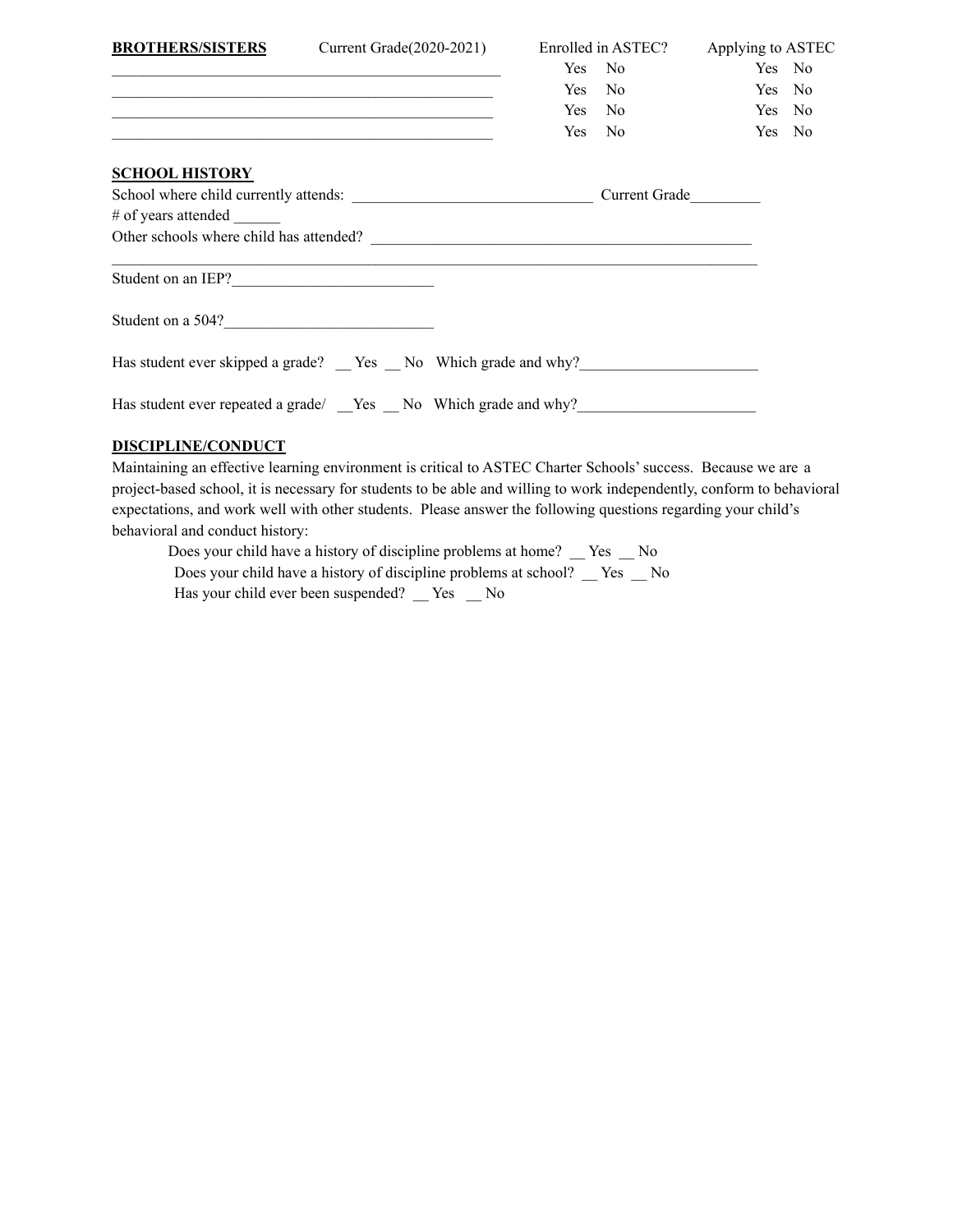## **ASTEC Charter Schools**

## Parent/Guardian Acknowledgement Statement



Directions: Please read each section and check each item. Then provide your signature in the space provided. Note: Your signature implies understanding and acceptance of each individual policy.

#### **Parents/Guardians of students accepted to ASTEC Charter Schools must support and agree to the following policy statements:**

**\_\_\_\_ Affirmation and Acknowledgement of the Mission**: The undersigned pledges support to the principal, faculty and staff in furthering the mission of the school. We, the ASTEC Charter School family, do affirm our mission to empower, motivate and inspire children to their highest potential in the Core Values of Content, Character, Competency and Community.

\_\_\_\_ **Commitment of Involvement**: The undersigned acknowledges and affirms parental involvement in a child's education is that of primary teacher and that the role of parents/guardians in a child's education is to reinforce and assist the teacher in the academic tasks of the classroom as well as with assignments for outside the classroom. The undersigned pledges to participate in their child's/ward's education to the fullest extent expected by ASTEC Charter Schools.

\_\_\_\_ **Commitment to Involvement In and Support of Student/Parent/Teacher (STP) Committee:** The parent/guardian understands that ASTEC Charter Schools relies on the active participation of all parents/guardians in the school association. Knowing this, the parent/guardian pledges that at the time of the student's official acceptance, he will sign up to either chair or actively work with at least one STP committee, and to make the mission of the committee a priority.

\_\_\_\_ **Affirmation and Consent to Uniform Policy**: The undersigned pledges participation and cooperation of his/her child/ward in the wearing of a uniform at school in order to further the purposes of a safe and academic environment. The undersigned understands that his/her child/ward will be required to wear the approved uniform to school and that not being in full uniform could result in removal from a school for the day.

\_\_\_\_ **Acknowledgment of Parental/Guardian Attendance Responsibilities**: The parent/guardian understands that ASTEC Charter Schools is a school of choice, and the parent/guardian must provide transportation for his/her student(s). The parent/guardian acknowledges that repeated tardies/absences will result in the removal of the student(s) from the school.

\_\_\_\_ **Acknowledgement of Student Responsibility/Accountability**: The parent/guardian understands that all ASTEC Charter Schools students are held fully accountable for their actions. The first step in being accountable is taking responsibility. The parent/guardians acknowledge and pledge to support ACS in decisions related to accountability and responsibility. The parents/guardians also understand that this accountability can result in disciplinary action.

\_\_\_\_ **Parent/Guardian Acknowledgement for the Transfer Application**: I hereby grant permission for my child/ward to apply for and attend (if accepted) ASTEC Charter Schools. I also give my permission for school officials to administer and report my student's achievement and aptitude test scores when required. I understand that all recommendations and test results will be maintained in confidence and that this application will not be returned to the student or parents/guardians and will become the sole property of ASTEC Charter Schools. I understand that enrollment consideration is on a space available basis only. I will be notified of my child's/ward's admission status in writing.

\_\_\_\_ **Acknowledgment of Activity Charge and School Supplies**: There is an annual activity charge per student at ACS. This is used to fund field trips, parties and other activities for ACS students. Additionally, students must provide a \$25 Staples card that will cover all school supplies for the year except lined paper and pens. The parent/guardian acknowledges that these charges are due in full before their student's first day of school and pledges to make arrangements to pay before the deadline. \*Waivers are available upon application.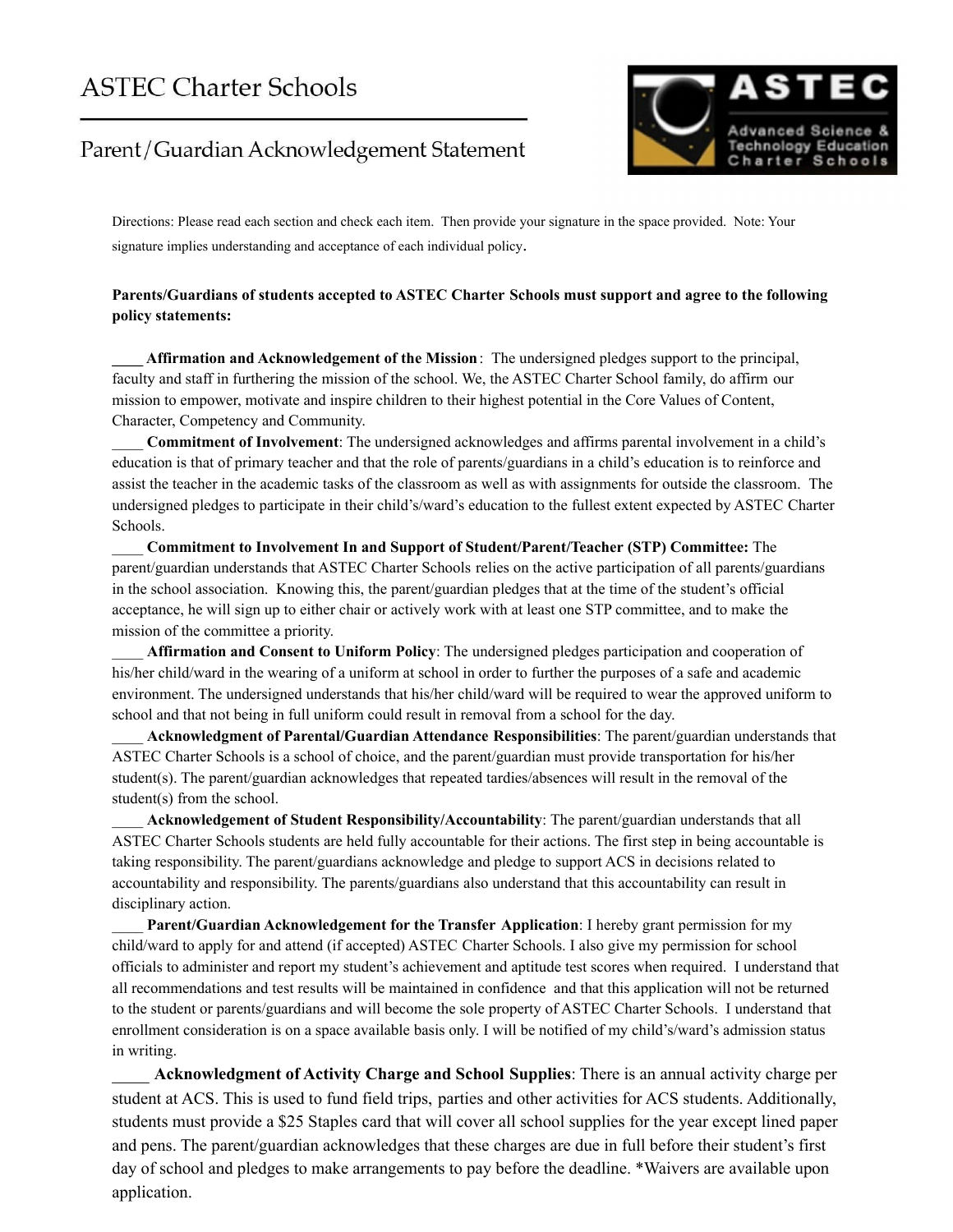The schedule for Activity Charge payment is as follows: **Through June 1 (Early Enrollment) - \$20.00 After June 1 - \$25.00 After July 1 - \$30.00 After August 1 - \$35.00 After August 31 - \$40.00 THIS is** *NON-REFUNDABLE*

*Payment Arrangements are available. Financial waivers are available on a limited basis if requested in writing.*

Name of Student (Please Print): \_\_\_\_\_\_\_\_\_\_\_\_\_\_\_\_\_\_\_\_\_\_\_\_\_\_\_\_\_\_\_\_\_\_\_\_\_\_\_\_\_\_\_\_\_\_\_\_\_\_\_

Signature of Parent/Legal Guardian: \_\_\_\_\_\_\_\_\_\_\_\_\_\_\_\_\_\_\_\_\_\_\_\_\_\_\_\_\_\_\_\_\_\_\_\_\_\_\_\_\_\_\_\_\_\_\_

Date:\_\_\_\_\_\_\_\_\_\_\_\_\_\_\_\_\_\_\_\_\_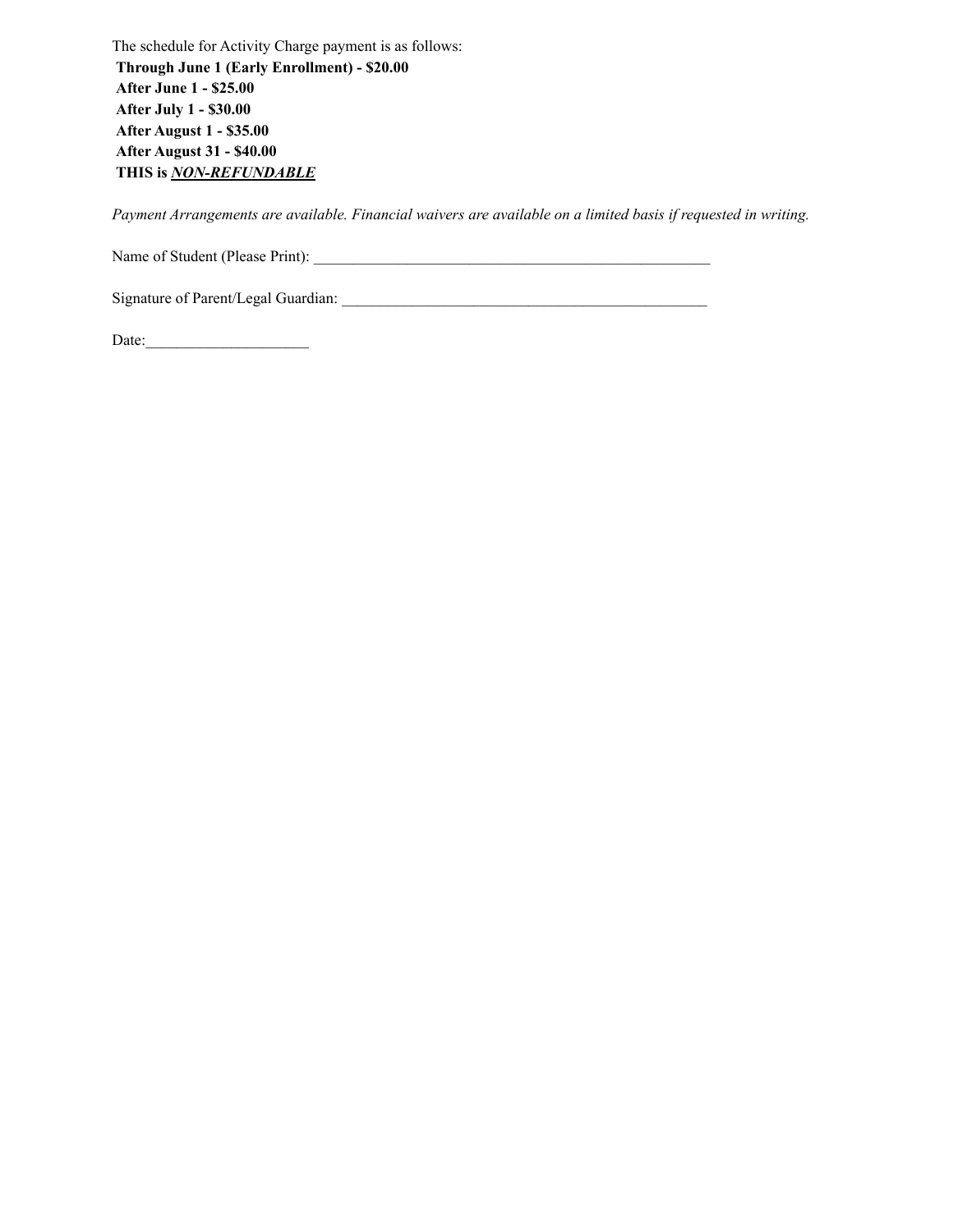$A \cdot S \cdot T \cdot E \cdot C$ 



# **ASTEC CHARTER SCHOOLS Parent Intent -To- Enroll Statements Elementary School**

(Parents must complete this form)

Please tell us about your child so that we may be able to assist him/her in succeeding in school.

**Why do you want your child to attend ASTEC Charter Schools?**

Will you make sure that your student reads 20 minutes each day? (Grades 2nd-5th) Yes No

Will you read to your student for at least 15 minutes each day? (Grades PK-1st) Yes No

*NOTE: Students MUST write in cursive at ASTEC beginning in 3rd grade. Please have them practice at home.*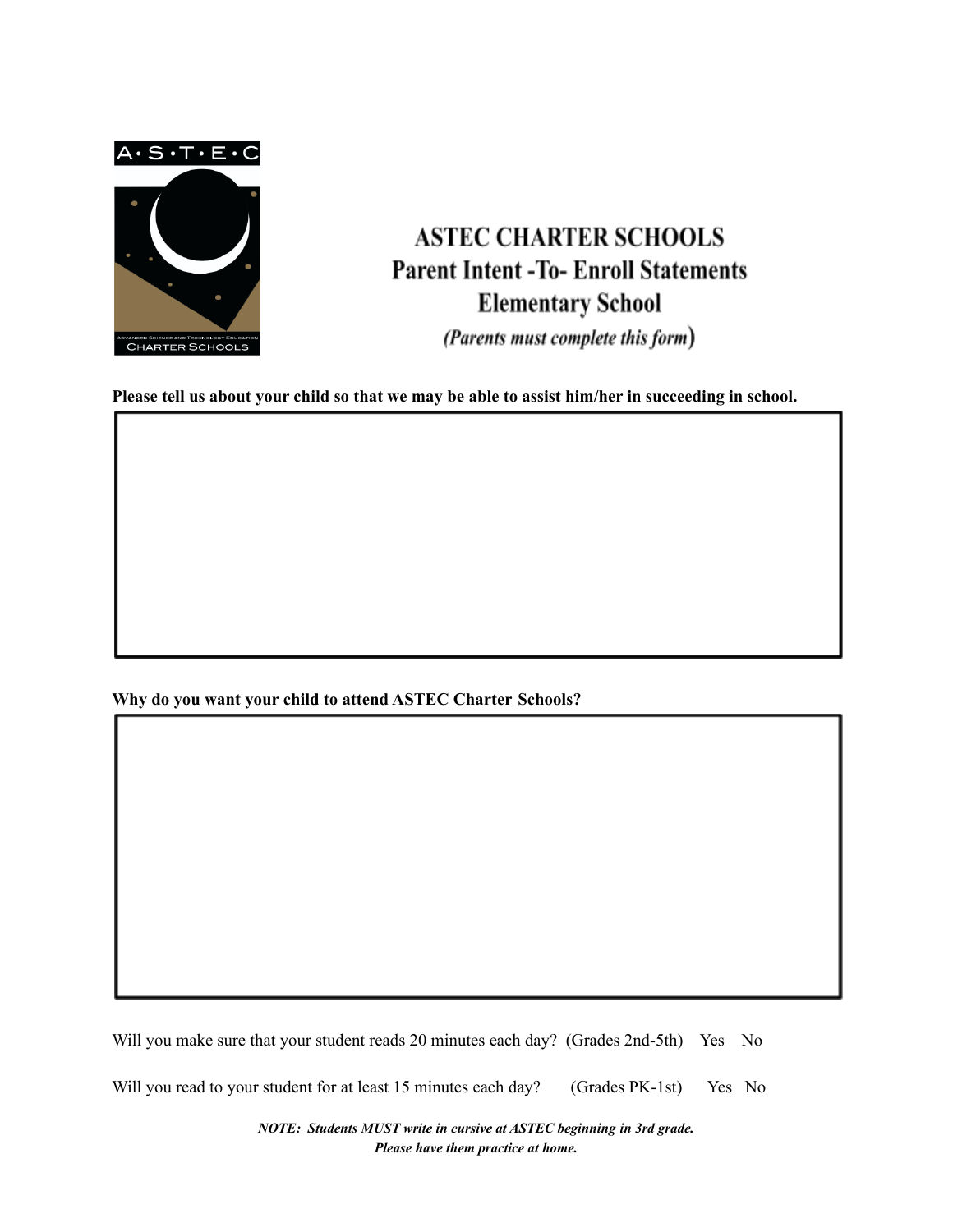

# **ASTEC CHARTER SCHOOLS Student Intent -To- Enroll Statements Elementary School (Grades 2nd -5th)**

(Student must complete this form independently)

Please tell us why you are applying to ASTEC Charter Schools.

What are your goals in life and what do you hope to become?

What are your interest? Painting? Music? Drawing? Athletics? Drama? Other? Please elaborate.

What do you think you are really good at doing?

What do you think causes you the most problems?

| Do you know how to write in cursive?             | Yes No |  |
|--------------------------------------------------|--------|--|
| Can you promise to read for 20 minutes each day? | Yes No |  |

NOTE: All 2nd grade -5th grade students MUST know their address and parents' phone numbers before the first day of school.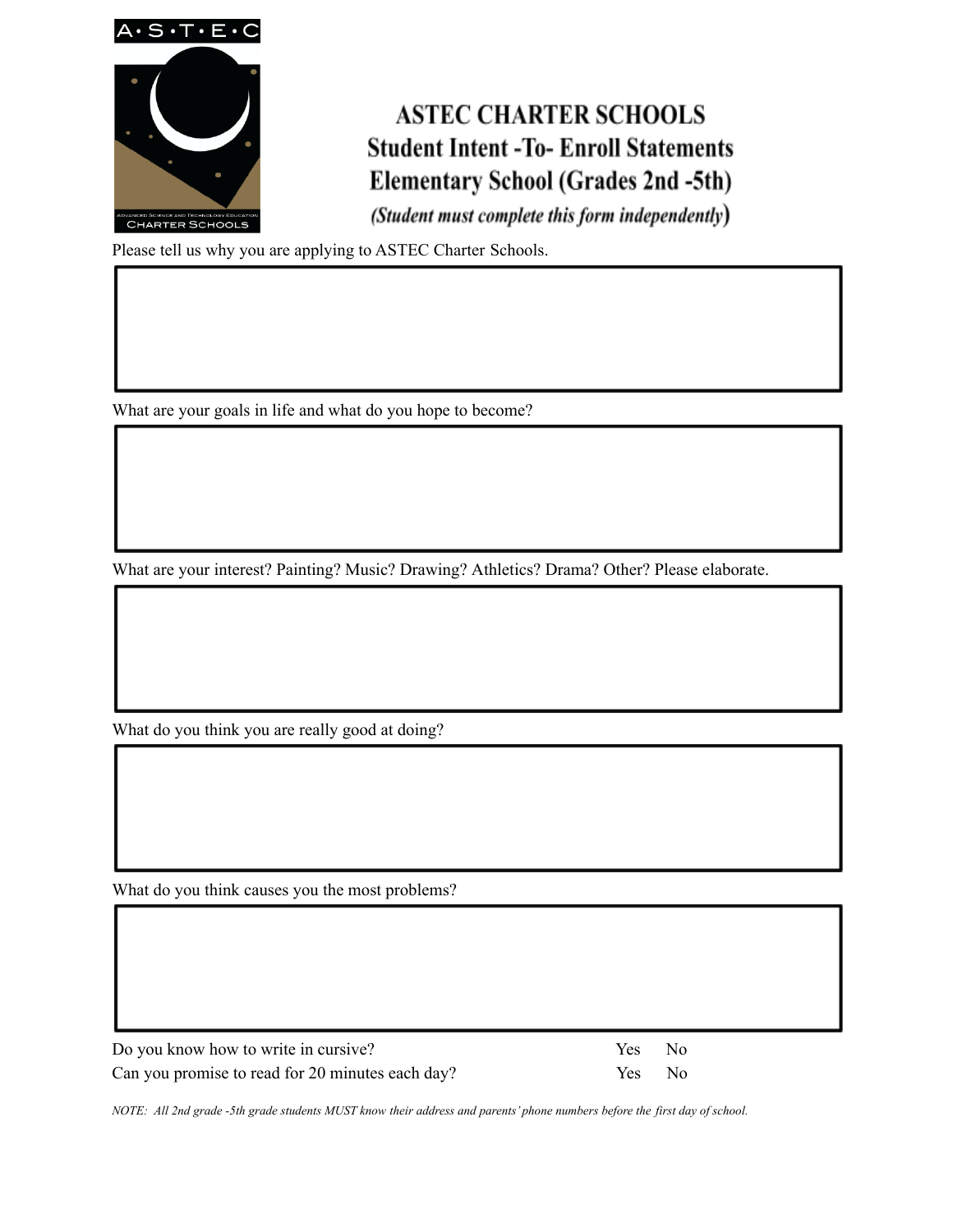

# **ASTEC CHARTER SCHOOLS ELEMENTARY SCHOOL CONFIDENTIAL TEACHER RECOMMENDATION**

Teacher must be from most recent school year. Core subject teacher recommendations are preferred.

To Teacher: Your insight and evaluation of the following student will be helpful as we consider programming and placement in classes for the student. The information you provide will be strictly confidential. Thank you for taking the time to complete this recommendation.

| Please mail directly to: | <b>ASTEC Charter Schools</b> |  |  |
|--------------------------|------------------------------|--|--|
|                          | 2401 NW 23rd, Ste. 39A       |  |  |
|                          | Oklahoma City, OK 73107      |  |  |
|                          | FAX: 405-947-0035            |  |  |
| Student's Name:          | Grade Entering:              |  |  |

#### **Academic Evaluation:** *Please check appropriate ratings (X)*

| <b>Academic Potential</b>             | Limited                               | Fair                                | Average                               | Good                             | Outstanding                      |
|---------------------------------------|---------------------------------------|-------------------------------------|---------------------------------------|----------------------------------|----------------------------------|
| Academic Achievement                  | considerably<br>below<br>expectations | somewhat<br>below par               | as expected                           | better than<br>tests             | far above<br>expectations        |
| Self-motivation                       | does very little                      | only does what<br>is required       | some desire to<br>learn               | well motivated                   | set high goals                   |
| Study habits                          | poor                                  | fair                                | good                                  | excellent                        |                                  |
| Intellectual curiosity                | limited                               |                                     | occasional                            |                                  | strong                           |
| Ability to concentrate                | easily<br>distracted                  | occasionally<br>distracted          |                                       | usually good                     | exceptionally<br>good            |
| Ability to write                      | limited ideas<br>and mechanics        | fair ideas and<br>good<br>mechanics |                                       | good ideas and<br>fair mechanics | excellent ideas<br>and mechanics |
| Participation in discussion           | rarely<br>contributes                 | wants to<br>dominate                | contributes<br>when called on         | contributes<br>occasionally      | joins in readily                 |
| Ability to express ideas orally       | limited                               | has some<br>difficulty              |                                       | good                             | exceptionally<br>good            |
| Computational skill (math)            | weak                                  |                                     | average                               |                                  | strong                           |
| Problem-solving ability (math)        | limited                               |                                     | average                               |                                  | strong                           |
| Maturity in terms of age and<br>grade | somewhat<br>immature                  |                                     | average                               | above average                    | very mature                      |
| Integrity and honesty                 | needs<br>improvement                  |                                     | usually<br>trustworthy                |                                  | highly<br>developed              |
| Consideration of others               | needs<br>improvement                  |                                     | usually<br>considerate                |                                  | always<br>considerate            |
| Social adjustment with peers          | needs<br>improvement                  |                                     | occasionally<br>has minor<br>problems |                                  | very healthy                     |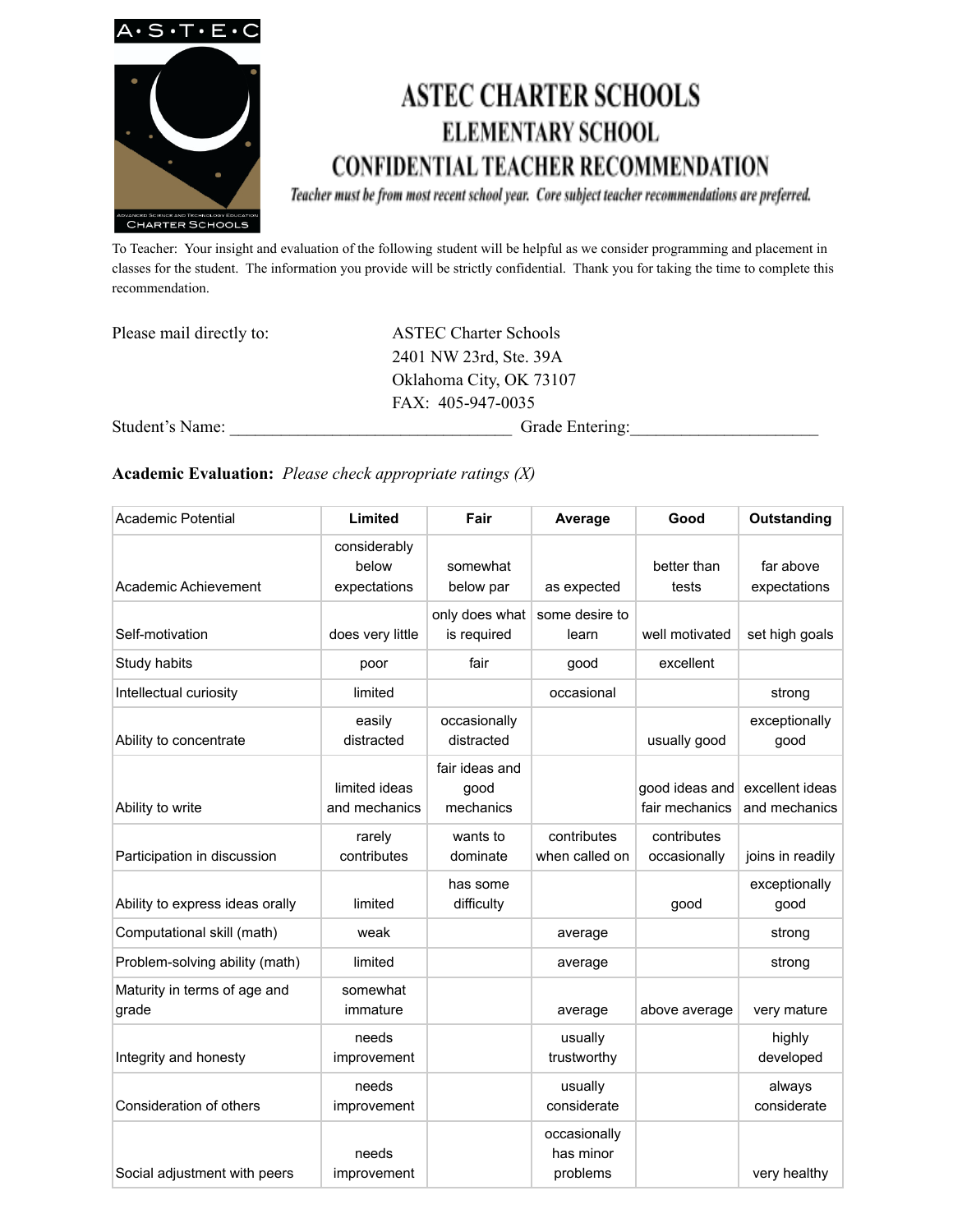| Involvement with school<br>activities | limited                    |                             | considerable                             |                       | outstanding                             |
|---------------------------------------|----------------------------|-----------------------------|------------------------------------------|-----------------------|-----------------------------------------|
| Independence                          | rarely shown               |                             | occasionally<br>initiates                |                       | frequently<br>displays                  |
| Classroom conduct                     | occasionally<br>disrupts   |                             | usually<br>respectful and<br>responsible |                       | always<br>respectful and<br>responsible |
| <b>Emotional Stability</b>            | insecure                   | overly anxious              | attention<br>seeking                     |                       | happy and<br>stable                     |
| Sense of humor                        | rarely laughs or<br>smiles |                             | average                                  |                       | delightful                              |
| Self-confidence                       | needs much<br>reassurance  | appears overly<br>confident |                                          | needs some<br>support | healthy<br>self-image                   |
| Fulfills responsibilities             | sometimes                  |                             | usually                                  |                       | always                                  |

### Additional Comments:

| Teacher's Signature                                                                                                                                                                                                                             |           |
|-------------------------------------------------------------------------------------------------------------------------------------------------------------------------------------------------------------------------------------------------|-----------|
|                                                                                                                                                                                                                                                 |           |
| Subject/Grade                                                                                                                                                                                                                                   |           |
|                                                                                                                                                                                                                                                 |           |
| Address<br><u> 1980 - Andrea Aonaich, ann an t-Èireann an t-Èireann an t-Èireann an t-Èireann an t-Èireann an t-Èireann an t-Èireann an t-Èireann an t-Èireann an t-Èireann an t-Èireann an t-Èireann an t-Èireann an t-Èireann an t-Èirean</u> | Telephone |

 $\mathcal{L}_\text{max} = \mathcal{L}_\text{max} = \mathcal{L}_\text{max} = \mathcal{L}_\text{max} = \mathcal{L}_\text{max} = \mathcal{L}_\text{max} = \mathcal{L}_\text{max} = \mathcal{L}_\text{max} = \mathcal{L}_\text{max} = \mathcal{L}_\text{max} = \mathcal{L}_\text{max} = \mathcal{L}_\text{max} = \mathcal{L}_\text{max} = \mathcal{L}_\text{max} = \mathcal{L}_\text{max} = \mathcal{L}_\text{max} = \mathcal{L}_\text{max} = \mathcal{L}_\text{max} = \mathcal{$ 

Thank you for taking the time to complete this recommendation.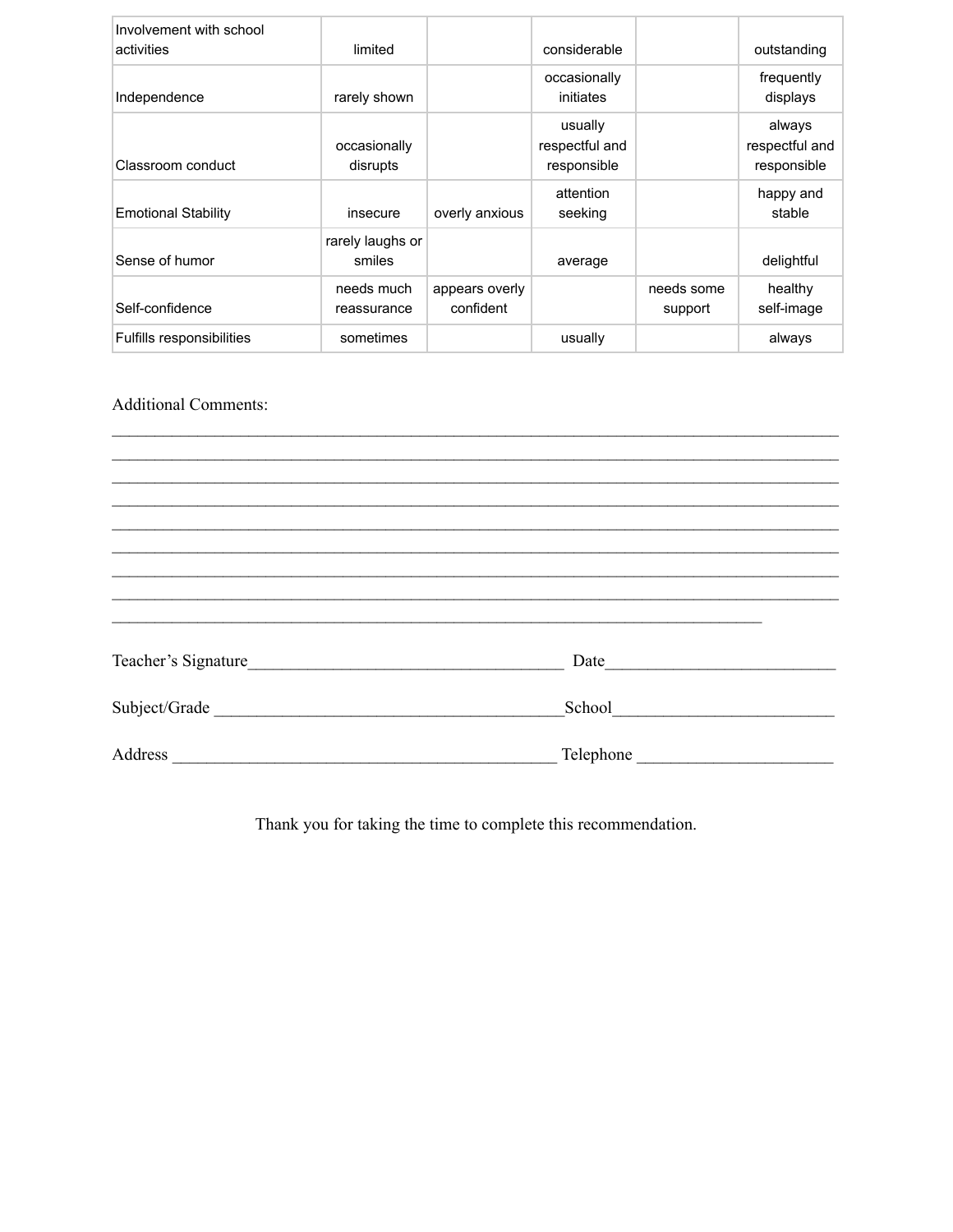

# **ASTEC CHARTER SCHOOLS ELEMENTARY SCHOOL CONFIDENTIAL TEACHER RECOMMENDATION**

Teacher must be from most recent school year. Core subject teacher recommendations are preferred.

To Teacher: Your insight and evaluation of the following student will be helpful as we consider this student's Intent-To-Enroll. The information you provide will be strictly confidential. Thank you for talking the time to complete this recommendation.

| Please mail directly to: | <b>ASTEC Charter Schools</b> |  |  |  |
|--------------------------|------------------------------|--|--|--|
|                          | 2401 NW 23rd, Ste. 39A       |  |  |  |
|                          | Oklahoma City, OK 73107      |  |  |  |
|                          | $FAX: 405-947-0035$          |  |  |  |
| Student's Name:          | Grade Entering:              |  |  |  |

### **Academic Evaluation:** *Please check appropriate ratings (X)*

| <b>Academic Potential</b>             | Limited                               | Fair                                | Average                               | Good                             | Outstanding                      |
|---------------------------------------|---------------------------------------|-------------------------------------|---------------------------------------|----------------------------------|----------------------------------|
| Academic Achievement                  | considerably<br>below<br>expectations | somewhat<br>below par               | as expected                           | better than<br>tests             | far above<br>expectations        |
| Self-motivation                       | does very little                      | only does what<br>is required       | some desire to<br>learn               | well motivated                   | set high goals                   |
| Study habits                          | poor                                  | fair                                | good                                  | excellent                        |                                  |
| Intellectually curiosity              | limited                               |                                     | occasional                            |                                  | strong                           |
| Ability to concentrate                | easily<br>distracted                  | occasionally<br>distracted          |                                       | usually good                     | exceptionally<br>good            |
| Ability to write                      | limited ideas<br>and mechanics        | fair ideas and<br>good<br>mechanics |                                       | good ideas and<br>fair mechanics | excellent ideas<br>and mechanics |
| Participation in discussion           | rarely<br>contributes                 | wants to<br>dominate                | contributes<br>when called on         | contributes<br>occasionally      | joins in readily                 |
| Ability to express ideas orally       | limited                               | has some<br>difficulty              |                                       | good                             | exceptionally<br>good            |
| Computational skill (math)            | weak                                  |                                     | average                               |                                  | strong                           |
| Problem-solving ability (math)        | limited                               |                                     | average                               |                                  | strong                           |
| Maturity in terms of age and<br>grade | somewhat<br>immature                  |                                     | average                               | above average                    | very mature                      |
| Integrity and honesty                 | needs<br>improvement                  |                                     | usually<br>trustworthy                |                                  | highly<br>developed              |
| Consideration of others               | needs<br>improvement                  |                                     | usually<br>considerate                |                                  | always<br>considerate            |
| Social adjustment with peers          | needs<br>improvement                  |                                     | occasionally<br>has minor<br>problems |                                  | very healthy                     |
| Involvement with school               | limited                               |                                     | considerable                          |                                  | outstanding                      |